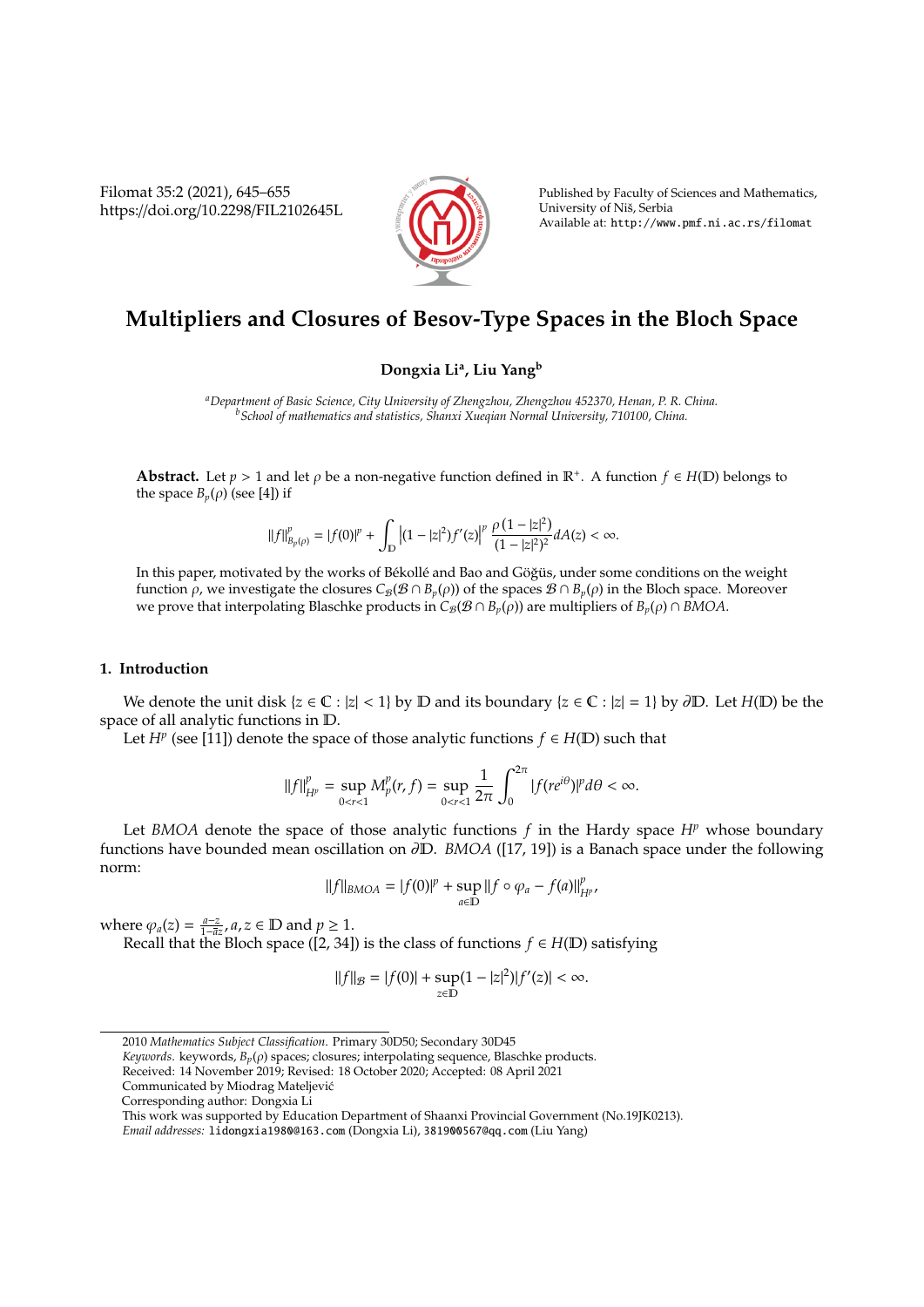Let  $p > 1$  and let  $\rho$  be a non-negative function defined in  $\mathbb{R}^+$ . A function  $f \in H(\mathbb{D})$  belongs to the space  $B_p(\rho)$  if

$$
\|f\|_{B_p(\rho)}^p = |f(0)|^p + \int_{\mathbb{D}} \left|(1-|z|^2)f'(z)\right|^p \frac{\rho\left(1-|z|^2\right)}{(1-|z|^2)^2} dA(z) < \infty,
$$

where  $dA(z)$  is the usual normalized Lebesgue measure on D. This space is introduced by Arcozzi, Rochberg and Sawyer in [4]. They considered Carleson measures for  $B_p(\rho)$  spaces under the condition that the weight function  $\rho$  is *p*-admissible, or admissible, that is,  $\rho$  satisfies the following conditions:

(i)  $\rho(z)$  is regular, i.e., there exist  $\epsilon > 0$ ,  $C > 0$  such that  $\rho(z) \le C\rho(w)$  when *z* and *w* are within hyperbolic distance  $\epsilon$ . Equivalently, there are  $\delta < 1$ ,  $C' > 0$  so that  $\rho(z) \le C' \rho(w)$  whenever

$$
\left|\frac{z-w}{1-\overline{z}w}\right| \le \delta < 1.
$$

(ii) The weight  $\rho_p(z) = (1 - |z|^2)^{p-2} \rho(z)$  satisfies the Békollé-Bonami  $\mathcal{B}_p$  condition([7, 8]): There is a  $C(\rho, p)$ so that for all  $a \in D$  we have

$$
\left(\int_{S(a)}\rho_p(z)dA(z)\right)\left(\int_{S(a)}\rho_p(z)^{1-q}dA(z)\right)^{1/(q-1)}\leq\quad C(\rho,p)\left(\int_{S(a)}dA(z)\right)^p.
$$

Where  $1/p + 1/q = 1$ , and

$$
S(a) = \{z \in \mathbb{D} : 1 - |z| \le 1 - |a|, \left| \frac{\arg(a\overline{z})}{2\pi} \right| \le \frac{1 - |a|}{2}, \quad a \in \mathbb{D}.
$$

In the case  $\rho(t) = t^s$ ,  $0 \le s < \infty$ , the space  $B_p(\rho)$  gives the usual Besov type space  $B_p(s)$ . In particular, if  $s = 0$ , this gives the classical Besov space  $B_p$ . We refer to [5], [9], [10] and [12] for  $B_p(s)$  spaces and [30], [31] and [32] for  $B_2(s) = D_s$  spaces. The space  $B_p(\rho)$  has been extensively studied. For example, under some conditions on ρ, N. Arcozzi, R. Kerman and E. Sawyer [4] give many results on *Bp*(ρ) spaces using Carleson measures. When  $p = 2$ ,  $B_2(\rho) = D_\rho$ , weighted Dirichlet spaces. Using maximal operators, R. Kerman and E. Sawyer [21] characterized the Carleson measures and multipliers of  $D_\rho$  spaces. For more informations on  $D_{\rho}$  spaces, we refer to [1] and the paper referinthere.

Let us recall that a weight  $\rho$  is of upper (resp.lower) type  $\gamma$  ( $0 \le \gamma < \infty$ ) ([20]), if

$$
\rho(st) \le Cs^{\gamma}\rho(t), \ s \ge 1 \text{ (resp. } s \le 1 \text{) and } 0 < t < \infty.
$$

We say that  $\rho$  is of upper type less than  $\gamma$  if it is of upper type  $\delta$  for some  $\delta < \gamma$  and similarly for lower type greater than δ. From [20], we see that an increasing function  $ρ$  is of finite upper type if and only if  $\rho(2t) \leq C\rho(t)$  for some positive constant *C* and all *t*. It is not hard to verify that  $\rho$  satisfies (i) and (ii), if  $\rho$  is of upper type less than 1 and lower type greater than 0.

In [2], Anderson, Clunie and Pommerenke raised the question of determining the closure of  $H^{\infty}$  in the Bloch norm. Until now, the problem is still unsolved. Jones [3, Theorem 9] gave an unpublished characterization of the closure of BMOA in Bloch space. Zhao [33] studied the closures of some Mobius ¨ invariant spaces in the Bloch space. Lou and Chen [22] generalize [33] later. For  $1 < p < \infty$ , Monreal Galán and Nicolau in [24] characterized the closure in the Bloch norm of the space *H<sup>p</sup>*∩B. Galanopoulos, Monreal Galán and Pau [16] generalize [24] to  $0 < p < \infty$  later. Recently, Bao and Göğüs [6] and Galanopoulos and Girela [15] have investigated the closures in  $B$  of  $B \cap D^p_\alpha$  for certain spaces of Dirichlet Type  $D^p_\alpha$ . For more results on closures of analytic function spaces in the Bloch space, we refer to [28] and [29]. In this paper, we study the closures of the  $B_p(\rho)$  spaces, generalizing the main results in [6] and [15]. Meanwhile, interpolating Blaschke products in  $C_B(\mathcal{B} \cap B_p(\rho))$  as multipliers of  $B_p(\rho) \cap BMOA$  are also investigated.

Throughout this paper, let  $\rho : [0, \infty) \to [0, \infty)$  be a right continuous and nondecreasing function with  $\rho(0) = 0$  and  $\rho(t) > 0$  if  $\hat{t} > 0$ . The symbol  $A \approx B$  means that  $A \leq B \leq A$ . We say that  $A \leq B$  if there exists a constant *C* such that  $A \leq CB$ .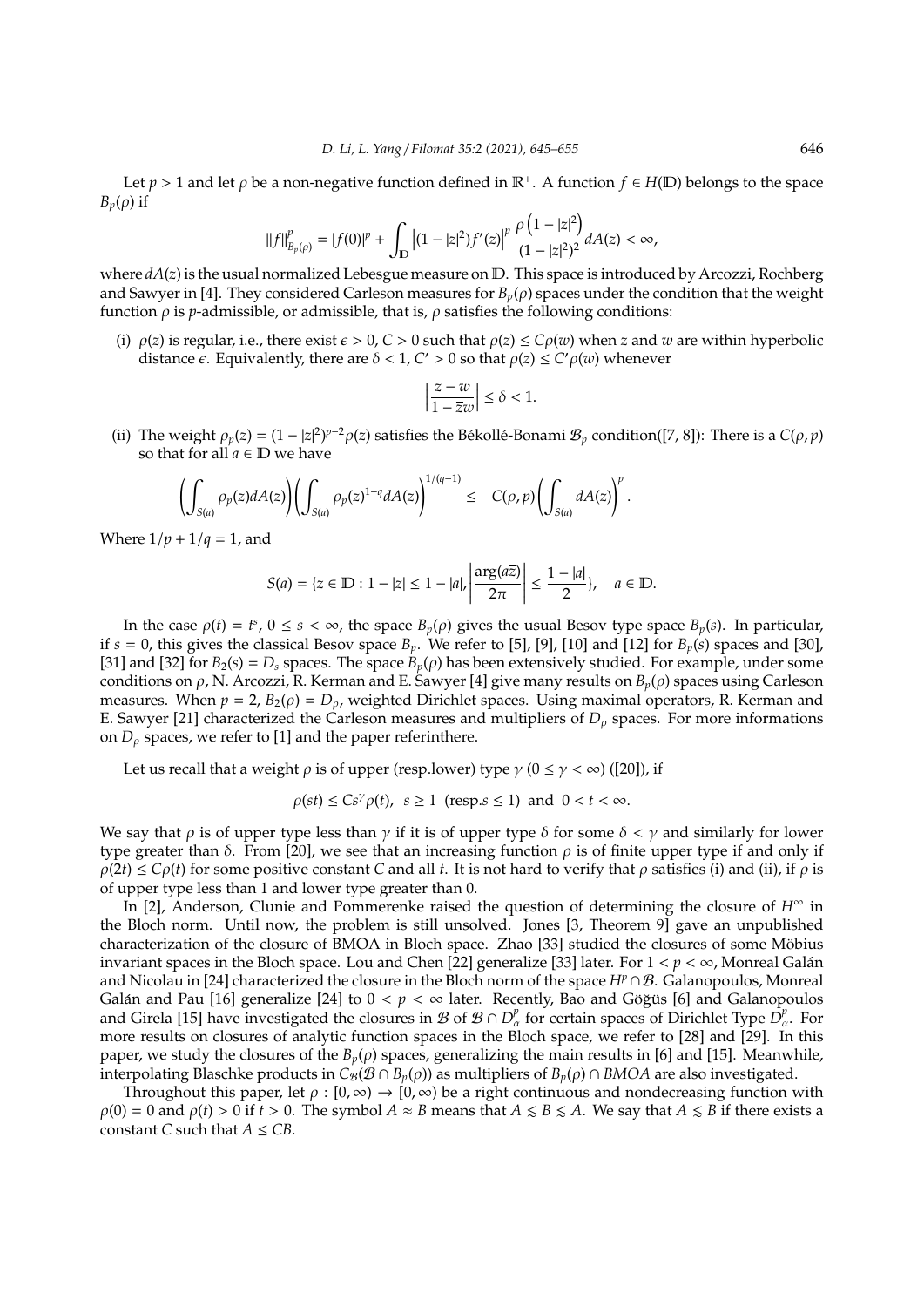**Remark 1.** *Using [20, Lemma 4], the fact that* ρ *is increasing, and the above mentioned fact that* ρ *is of finite upper if and only if*  $\rho(2t) \leq C\rho(t)$  ( $t \geq 0$ ), we deduce the following:

*If* ρ *is of finite upper type, then* ρ *is of upper type less than p if and only if*

$$
\frac{\rho(t)}{t^p} \approx \int_t^\infty \rho(s) \frac{ds}{s^{1+p}}.
$$

**Remark 2.** Let  $0 \le a < 1$  and  $p > 1$ . If  $\rho$  is of finite upper type a, we can deduce that  $B_p(\rho) \subseteq H^p$ . Indeed, take b *with a* < *b* < 1*, using Remark 1, we deduce that*

$$
\int_{\mathbb{D}} |f'(z)|^{p} (1 - |z|^{2})^{p-2} \rho (1 - |z|^{2}) dA(z)
$$
\n
$$
= \int_{\mathbb{D}} |f'(z)|^{p} (1 - |z|^{2})^{p-2} \frac{\rho (1 - |z|^{2})}{(1 - |z|^{2})^{b}} (1 - |z|^{2})^{b} dA(z)
$$
\n
$$
\approx \int_{\mathbb{D}} |f'(z)|^{p} (1 - |z|^{2})^{p-2} \left( \int_{1 - |z|^{2}}^{\infty} \rho(s) \frac{ds}{s^{1+b}} \right) (1 - |z|^{2})^{b} dA(z)
$$
\n
$$
\approx \int_{\mathbb{D}} |f'(z)|^{p} (1 - |z|^{2})^{p-2} \left( \int_{1}^{\infty} \rho(s) \frac{ds}{s^{1+b}} \right) (1 - |z|^{2})^{b} dA(z)
$$
\n
$$
\approx \rho(1) \int_{\mathbb{D}} |f'(z)|^{p} (1 - |z|^{2})^{p-2} (1 - |z|^{2})^{b} dA(z).
$$

*Thus,*  $B_p(\rho) \subseteq B_p(b)$ . Then the inclusion  $B_p(\rho) \subseteq H^p$  follows from the well known fact that  $B_p(b) \subseteq H^p$  because  $0 < b < 1$ .

## **2. Equivalent Characterizations of closures of**  $B_p(\rho)$  **spaces in Bloch space**

Z

 $\Omega_\epsilon(f)$ 

**Theorem 1.** *Let* ρ *be of finite lower type greater than* 0 *and upper type less than* 1*. Suppose that* 1 < *p* < ∞*. Then the following conditions are equivalent.*

 $\rho(1-|z|^2)$ 

*(1) f* ∈  $C_{\mathcal{B}}(B_p(\rho) \cap \mathcal{B})$ *.* 

*(2)* For any  $\epsilon > 0$ ,

$$
\Omega_{\epsilon}(f) = \{z \in \mathbb{D} : (1 - |z|^2)|f'(z)| \geq \epsilon\}.
$$

 $\frac{\rho(x-|z|)}{(1-|z|^2)^2}$ dA(*z*) < ∞,

(3) For  $\epsilon > 0$  and  $s > 1$ ,

$$
\int_{\Gamma_{p,\varepsilon}(f)}\frac{\rho(1-|z|^2)}{(1-|z|^2)^2}dA(z)<\infty,
$$

*where*

*where*

$$
\Gamma_{p,\epsilon}(f)=\left\{z\in\mathbb{D}:\int_{\mathbb{D}}|f'(w)|^{p}(1-|w|^{2})^{p-2}(1-|\varphi_{z}(w)|^{2})^{s}dA(w)\geq\epsilon\right\}.
$$

*Proof.* (2)  $\Rightarrow$  (1). Following [33], without loss of generality, we may assume that  $f(0) = 0$ . By Proposition 4.27 in [34], we have that

$$
f(z)=\frac{1}{(\alpha+1)}\int_{\mathbb{D}}\frac{f'(w)(1-|w|^2)^{1+\alpha}}{\overline{w}(1-z\overline{w})^{2+\alpha}}dA(w),\ \ z\in\mathbb{D},
$$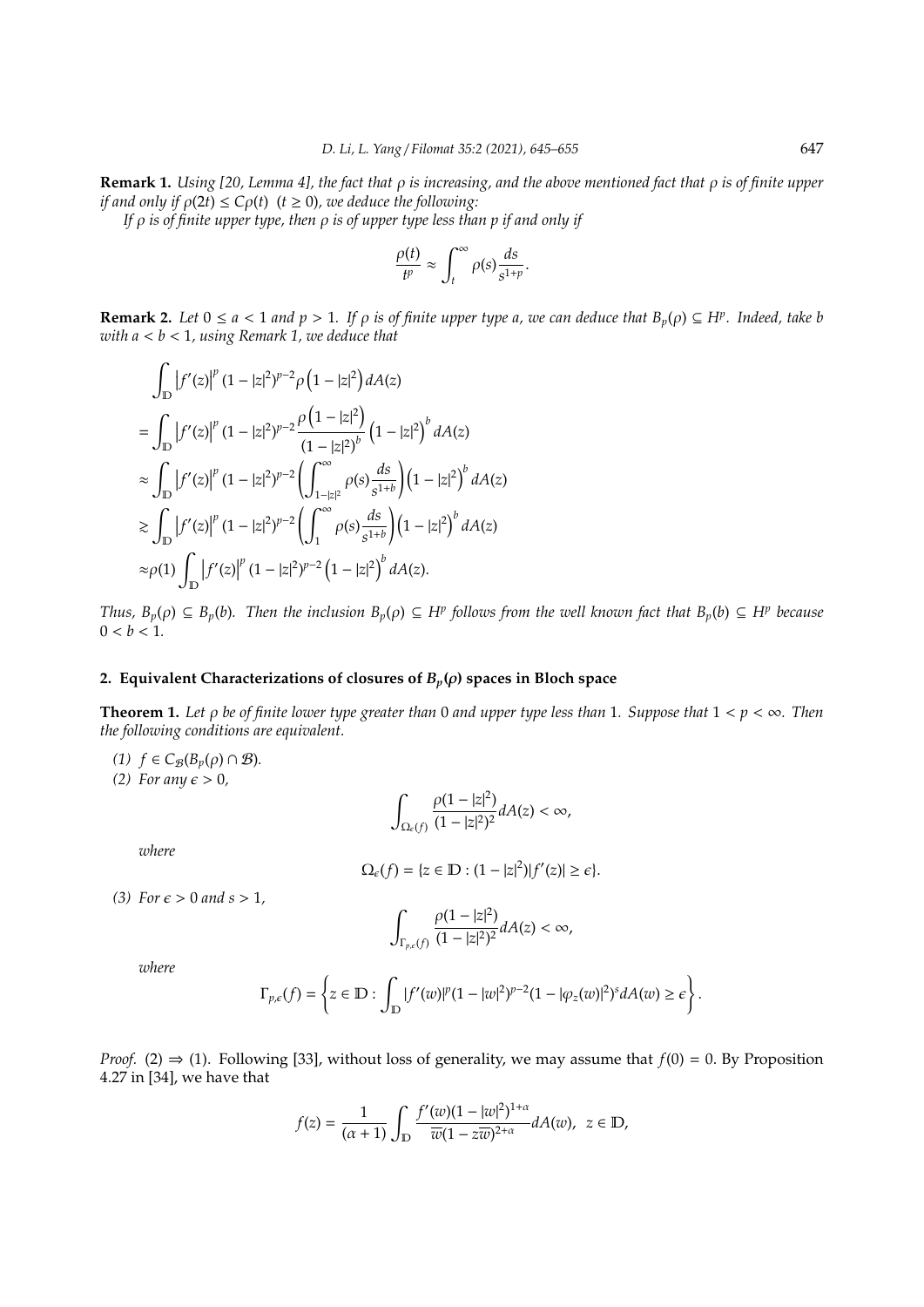where  $\alpha > 0$ . Set  $f(z) = f_1(z) + f_2(z)$ , where

$$
f_1(z) = \frac{1}{(\alpha+1)} \int_{\Omega_e(f)} \frac{f'(w)(1-|w|^2)^{1+\alpha}}{\overline{w}(1-z\overline{w})^{2+\alpha}} dA(w)
$$

and

$$
f_2(z)=\frac{1}{(\alpha+1)}\int_{\mathbb{D}\backslash\Omega_\epsilon(f)}\frac{f'(w)(1-|w|^2)^{1+\alpha}}{\overline{w}(1-z\overline{w})^{2+\alpha}}dA(w).
$$

Clearly,

$$
|f^{'}_1(z)|\lesssim \int_{\Omega_\epsilon(f)}\frac{|f'(w)|(1-|w|^2)^{1+\alpha}}{|1-z\overline{w}|^{3+\alpha}}dA(w)
$$

and

$$
|f_2^{'}(z)|\lesssim \int_{\mathbb{D}\backslash \Omega_\epsilon(f)}\frac{|f'(w)|(1-|w|^2)^{1+\alpha}}{|1-z\overline{w}|^{3+\alpha}}dA(w).
$$

Let  $F = f_1 - f_1(0)$ . Then  $F(0) = 0$  and

$$
||f - F||_{\mathcal{B}} = \sup_{z \in \mathbb{D}} (1 - |z|^2) |f'_2(z)|
$$
  
\n
$$
\sup_{z \in \mathbb{D}} (1 - |z|^2) \int_{\mathbb{D} \setminus \Omega_{\epsilon}(f)} \frac{|f'(w)|(1 - |w|^2)^{1+\alpha}}{|1 - z\overline{w}|^{3+\alpha}} dA(w)
$$
  
\n
$$
\sup_{z \in \mathbb{D}} (1 - |z|^2) \int_{\mathbb{D}} \frac{(1 - |w|^2)^{\alpha}}{|1 - z\overline{w}|^{3+\alpha}} dA(w).
$$

Using [34, Lemma 3.10] with  $t = \alpha$  and  $c = 1$ , we see that  $||f - F||_{\mathcal{B}} \le \epsilon$ . It remains to prove that  $F \in B_p(\rho)$ . Using Fubini's theorem, we have

$$
\begin{split}\n&= \int_{\mathbb{D}} |F'(z)|^{p} (1-|z|^{2})^{p-2} \rho (1-|z|^{2}) dA(z) \\
&= \int_{\mathbb{D}} |f'_{1}(z)|^{p} (1-|z|^{2})^{p-2} \rho (1-|z|^{2}) dA(z) \\
&\leq \|f_{1}\|_{\mathcal{B}}^{p-1} \int_{\mathbb{D}} |f'_{1}(z)| (1-|z|^{2})^{-1} \rho (1-|z|^{2}) dA(z) \\
&\leq \int_{\mathbb{D}} (1-|z|^{2})^{-1} \rho (1-|z|^{2}) \left[ \int_{\Omega_{\epsilon}(f)} \frac{|f'(w)| (1-|w|^{2})^{1+\alpha}}{|1-z\overline{w}|^{3+\alpha}} dA(w) \right] dA(z) \\
&\leq \int_{\Omega_{\epsilon}(f)} |f'(w)| (1-|w|^{2})^{1+\alpha} \left[ \int_{\mathbb{D}} \frac{\rho (1-|z|^{2})}{|1-z\overline{w}|^{\alpha+3} (1-|z|^{2})} dA(z) \right] dA(w) \\
&\leq \|f\|_{\mathcal{B}} \int_{\Omega_{\epsilon}(f)} (1-|w|^{2})^{\alpha} \left[ \int_{\mathbb{D}} \frac{\rho (1-|z|^{2})}{|1-z\overline{w}|^{\alpha+3} (1-|z|^{2})} dA(z) \right] dA(w).\n\end{split}
$$

Since  $\rho$  is of finite lower type greater than 0 and upper type less than 1, there exist  $\gamma$  and  $\delta$  with  $0 < \gamma < \delta < 1$ , such that

$$
\rho(st) \le s^\gamma \rho(t), \ \ s \le 1 \tag{A}
$$

and

$$
\rho(st) \le s^\delta \rho(t), \ \ s \ge 1,\tag{B}
$$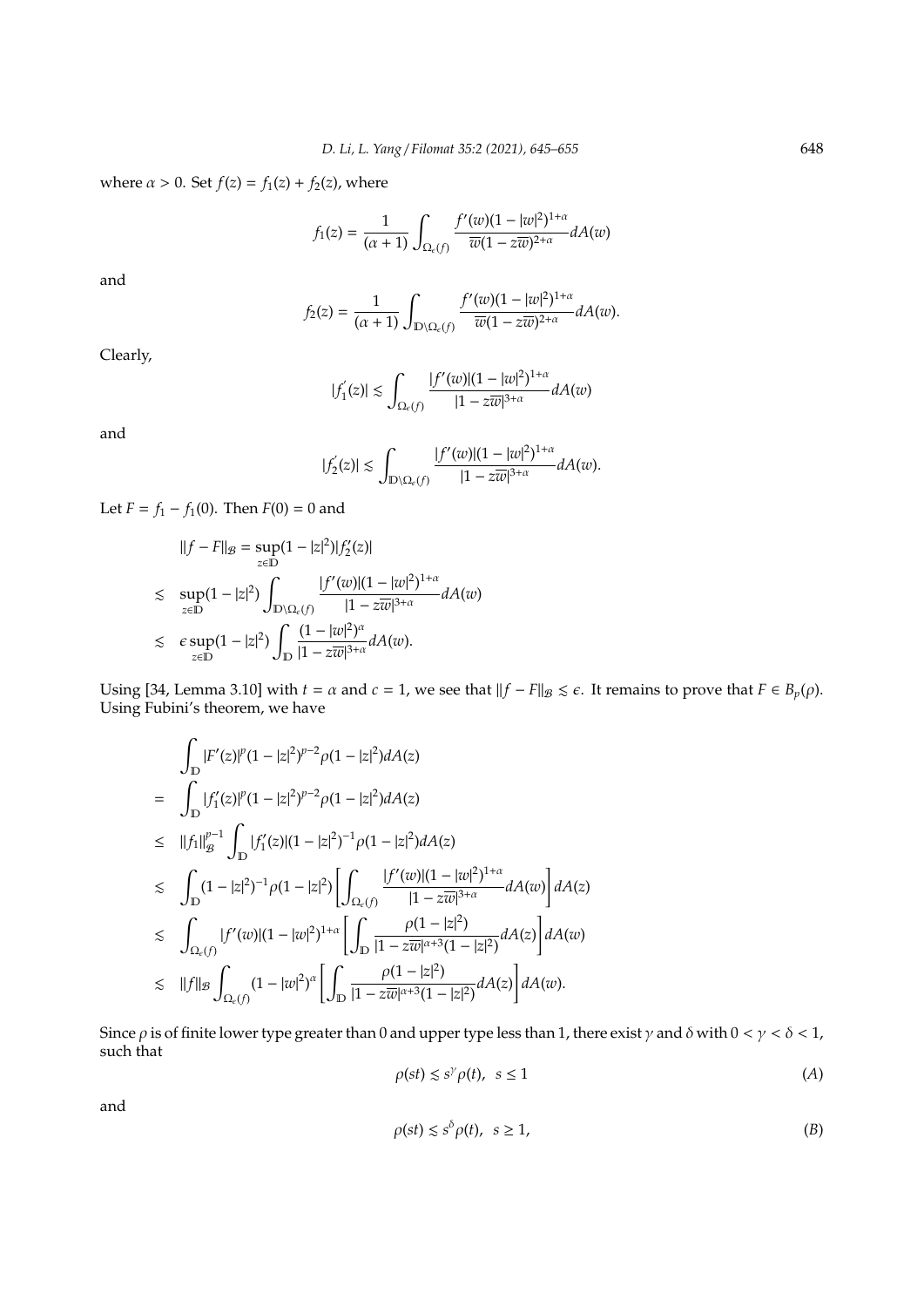where  $0 < t < \infty$ . Using this and [34, Lemma 3.10], we obtain

$$
\int_{\mathbb{D}} \frac{\rho(1-|z|^2)}{|1-z\overline{w}|^{\alpha+3}(1-|z|^2)} dA(z)
$$
\n
$$
= \rho(1-|w|^2) \int_{\mathbb{D}} \frac{\frac{\rho(1-|z|^2)}{|1-z\overline{w}|^{\alpha+3}(1-|z|^2)}}{|1-z\overline{w}|^{\alpha+3}(1-|z|^2)} dA(z)
$$
\n
$$
\lesssim \rho(1-|w|^2) \int_{\mathbb{D}} \frac{\left(\frac{(1-|z|^2)}{(1-|w|^2)}\right)^\gamma + \left(\frac{(1-|z|^2)}{(1-|w|^2)}\right)^\delta}{|1-z\overline{w}|^{\alpha+3}(1-|z|^2)} dA(z)
$$
\n
$$
\lesssim \frac{\rho(1-|w|^2)}{(1-|w|^2)^{\alpha+2}}.
$$

Combining this with (2), we have

$$
\int_{\mathbb{D}}|F'(z)|^{p}(1-|z|^{2})^{p-2}\rho(1-|z|^{2})dA(z)\lesssim\int_{\Omega_{\epsilon}(f)}\frac{\rho(1-|z|^{2})}{(1-|z|^{2})^{2}}dA(z)<\infty.
$$

Hence,  $F \in B_p(\rho)$ . This finishes the proof.

 $(1) \Rightarrow (3)$ . It is well known that  $\frac{f}{\|f\|_{\mathcal{B}}}$  is equivalent to

$$
\| |f| \|_{\mathcal B} = |f(0)| + \left( \sup_{z \in \mathbb{D}} \int_{\mathbb{D}} |f'(w)|^p (1-|w|^2)^{p-2} (1-|\varphi_z(w)|^2)^s dA(w) \right)^{1/p},
$$

where  $p > 1$  and  $s > 1$ . Let  $f \in C_{\mathcal{B}}(B_p(\rho) \cap \mathcal{B})$ . Then for any  $\epsilon > 0$ , there exists  $g \in B_p(\rho) \cap \mathcal{B}$  such that  $|||f - g|||_B \le \frac{\varepsilon}{2C}$ . For any *z* ∈ **D**, we have

$$
\int_{\mathbb{D}} |f'(w)|^{p} (1 - |w|^{2})^{p-2} (1 - |\varphi_{z}(w)|^{2})^{s} dA(w)
$$
\n
$$
\leq C \int_{\mathbb{D}} |f'(w) - g'(w)|^{p} (1 - |w|^{2})^{p-2} (1 - |\varphi_{z}(w)|^{2})^{s} dA(w) + C \int_{\mathbb{D}} |g'(w)|^{p} (1 - |w|^{2})^{p-2} (1 - |\varphi_{z}(w)|^{2})^{s} dA(w).
$$

Thus,  $\Gamma_{p,\epsilon}(f) \subseteq \Gamma_{p,\frac{\epsilon}{2C}}(g)$ . Note that

$$
1 - |\varphi_z(w)|^2 = \frac{(1 - |z|^2)(1 - |w|^2)}{|1 - \overline{z}w|^2}.
$$
 (C)

Using Fubini's theorem, we have

$$
\begin{split} & \int_{\Gamma_{p,\varepsilon}(f)} \frac{\rho(1-|z|^2)}{(1-|z|^2)^2} dA(z) \\ \leq & \frac{2^pC^p}{\varepsilon^p} \int_{\Gamma_{p,\frac{\varepsilon}{2c}}(g)} (1-|z|^2)^{s-2} \rho(1-|z|^2) \left[ \int_{\mathbb{D}} |g'(w)|^p (1-|w|^2)^{p-2} \frac{(1-|w|^2)^s}{|1-\overline{z}w|^{2s}} dA(w) \right] dA(z) \\ \lesssim & \int_{\mathbb{D}} |g'(w)|^p (1-|w|^2)^{p-2+s} \left[ \int_{\mathbb{D}} \frac{(1-|z|^2)^{s-2} \rho(1-|z|^2)}{|1-\overline{z}w|^{2s}} dA(z) \right] dA(w). \end{split}
$$

Combining (A) with (B), we deduce that

$$
\int_{\mathbb{D}}\frac{(1-|z|^2)^{s-2}\rho(1-|z|^2)}{|1-\overline{z}w|^{2s}}dA(z)\lesssim \frac{\rho(1-|w|^2)}{(1-|w|^2)^s},\;\;s>1.
$$

Thus,

$$
\int_{\Gamma_{p,\varepsilon}(f)}\frac{\rho(1-|z|^2)}{(1-|z|^2)^2}dA(z)\lesssim \int_{\mathbb{D}}|g'(w)|^p(1-|w|^2)^{p-2}\rho(1-|w|^2)dA(w)<\infty.
$$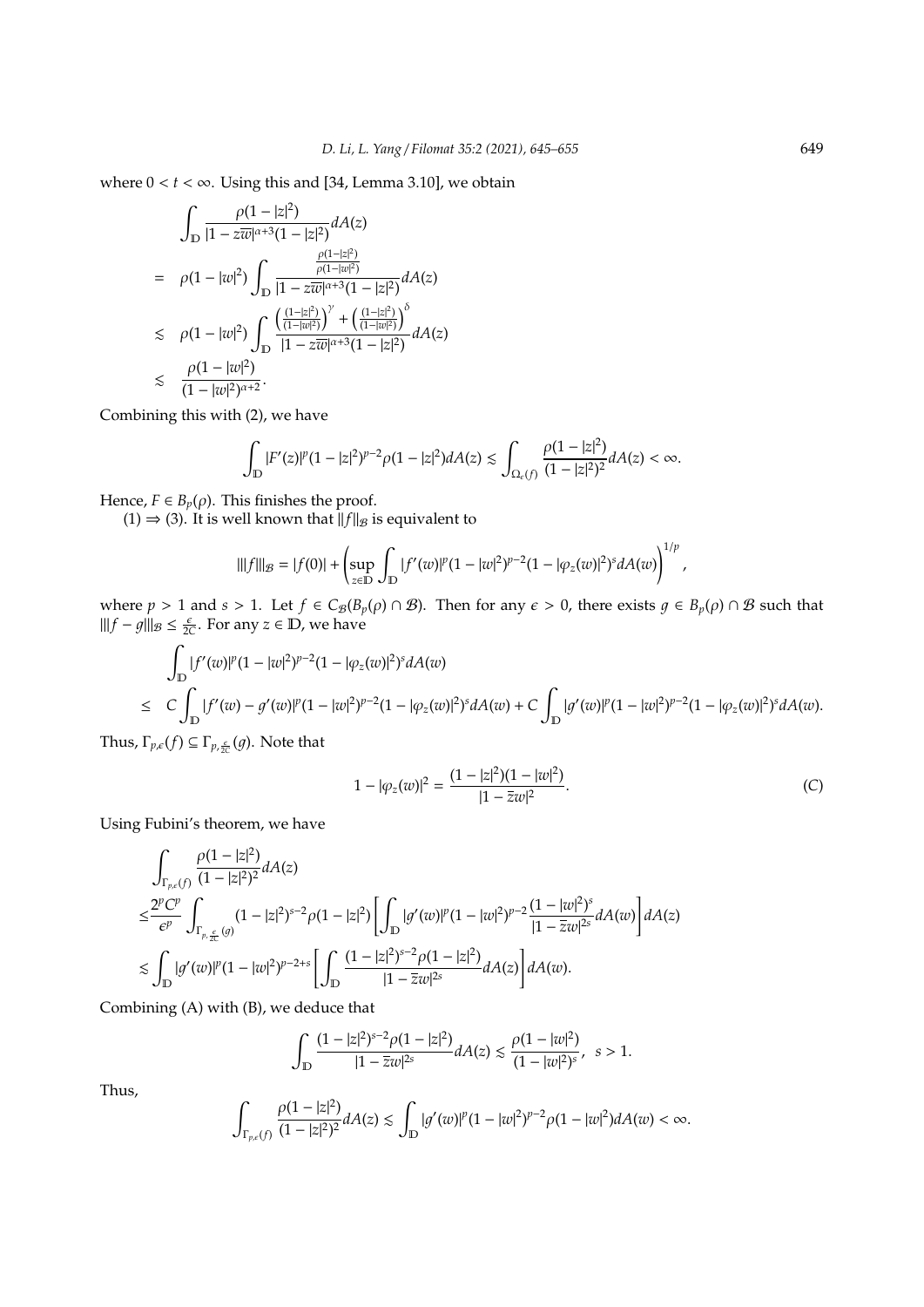$(3) \Rightarrow (2)$ . Let  $E(z, 1/2) = \{w \in \mathbb{D} : |\varphi_{z}(w)| < 1/2\}$  be a pseudo-hyperbolic disk of center  $z \in \mathbb{D}$  and radius 1/2. Recall that

$$
1 - |w| \approx |1 - \overline{z}w| \approx 1 - |z|, \ w \in E(z, 1/2)
$$

and  $|E(z, 1/2)| \approx (1 - |z|)^2$  (see [34, Page 69]). Using the subharmonicity of  $|f'|^p$ , we obtain

$$
\int_{\mathbb{D}} |f'(w)|^{p} (1 - |w|^{2})^{p-2} (1 - |\varphi_{z}(w)|^{2})^{s} dA(w)
$$
\n
$$
\geq \int_{E(z,1/2)} |f'(w)|^{2} (1 - |w|^{2})^{p-2} (1 - |\varphi_{z}(w)|^{2})^{s} dA(w)
$$
\n
$$
\geq (1 - |z|)^{p} |f'(z)|^{p}.
$$

Therefore,  $\Omega_{\epsilon}(f) \subseteq \Gamma_{p,\eta}(f)$ . The proof is complete.  $\square$ 

#### **3. Interpolating Blaschke product in**  $C_{\mathcal{B}}(B_p(\rho) \cap \mathcal{B})$  as multipliers

An analytic function in the unit disc D is called an inner function if it is bounded and has radial limits of absolute value 1 at almost every point of the boundary ∂D. It is well known that every inner function has a factorization  $e^{iy}B(z)S(z)$ , where  $\gamma \in \mathbb{R}$ ,  $B(z)$  is a Blaschke product and  $S(z)$  is a singular inner function. A Blaschke product *B* with sequence of zeros  $\{a_k\}_{k=1}^{\infty}$  $\sum\limits_{k=1}^{\infty}$  is called interpolating if there exists a positive constant  $\delta$  such that

$$
\prod_{j\neq k} |\varphi_{a_j}(a_k)| \geq \delta, \quad k=1,2,\cdots.
$$

We also say that  ${a_k}_{k=1}^{\infty}$  $\sum_{k=1}^{\infty}$  is an interpolating sequence or an uniformly separated sequence. The following notions was introduced by Dyakonov [14]:

Suppose *X* and *Y* are two classes of analytic functions on  $\mathbb{D}$ , and  $X \subseteq Y$ . Let  $\theta$  be an inner function,  $\theta$  is said to be  $(X, Y)$ -improving, if every function  $f \in X$  satisfying  $f\theta \in Y$  must actually satisfy  $f\theta \in X$ . For more information related to improving multipliers, we refer to [27]. Motivated by the works of Dyakonov and Peláez, we have the following result.

**Theorem 2.** Let  $\rho$  be of finite lower type greater than 0 and upper type less than 1. Suppose that  $1 < p < \infty$  and  $B(z)$ *is an interpolating Blaschke product with zeros* {*ak*} ∞ *k*=1 *. Then following are equivalent:*

*(1) B* ∈  $C_{\mathcal{B}}(B_p(\rho) \cap \mathcal{B})$ *.* 

 $(2)$   $\sum_{k=1}^{\infty} \rho(1 - |a_k|^2) < \infty$ .

- *(3) B is*  $(B_p(\rho) \cap BMOA, BMOA)$ *-improving.*
- *(4) B is* (*Bp*(ρ) ∩ *BMOA*, B)*-improving.*

Before we get into the proof, we need some lemmas. **Lemma 1.** ([25, Lemma 2.5]) *Let s* > −1*, r*, *t* > 0*, and t* < *s* + 2 < *r. Then*

$$
\int_{\mathbb{D}}\frac{(1-|w|^2)^s}{|1-\overline{w}z|^r|1-\overline{w}\zeta|^t}dA(w)\lesssim \frac{(1-|z|^2)^{2+s-r}}{|1-\overline{\zeta}z|^t},\ \ z,\zeta\in \mathbb{D}.
$$

**Lemma 2.** Let  $\rho$  be of finite lower type greater than 0 and upper type less than 1. Suppose that  $f \in H(\mathbb{D})$  and  $a \in \mathbb{D}$ , *then*

$$
\int_{\mathbb{D}} |f(z) - f(0)|^p \frac{\rho \left( 1 - |\varphi_a(z)|^2 \right)}{1 - |z|^2} dA(z)
$$
  
\$\leq \int\_{\mathbb{D}} |f'(z)|^2 (1 - |z|^2)^{p-1} \rho (1 - |\varphi\_a(z)|^2) dA(z).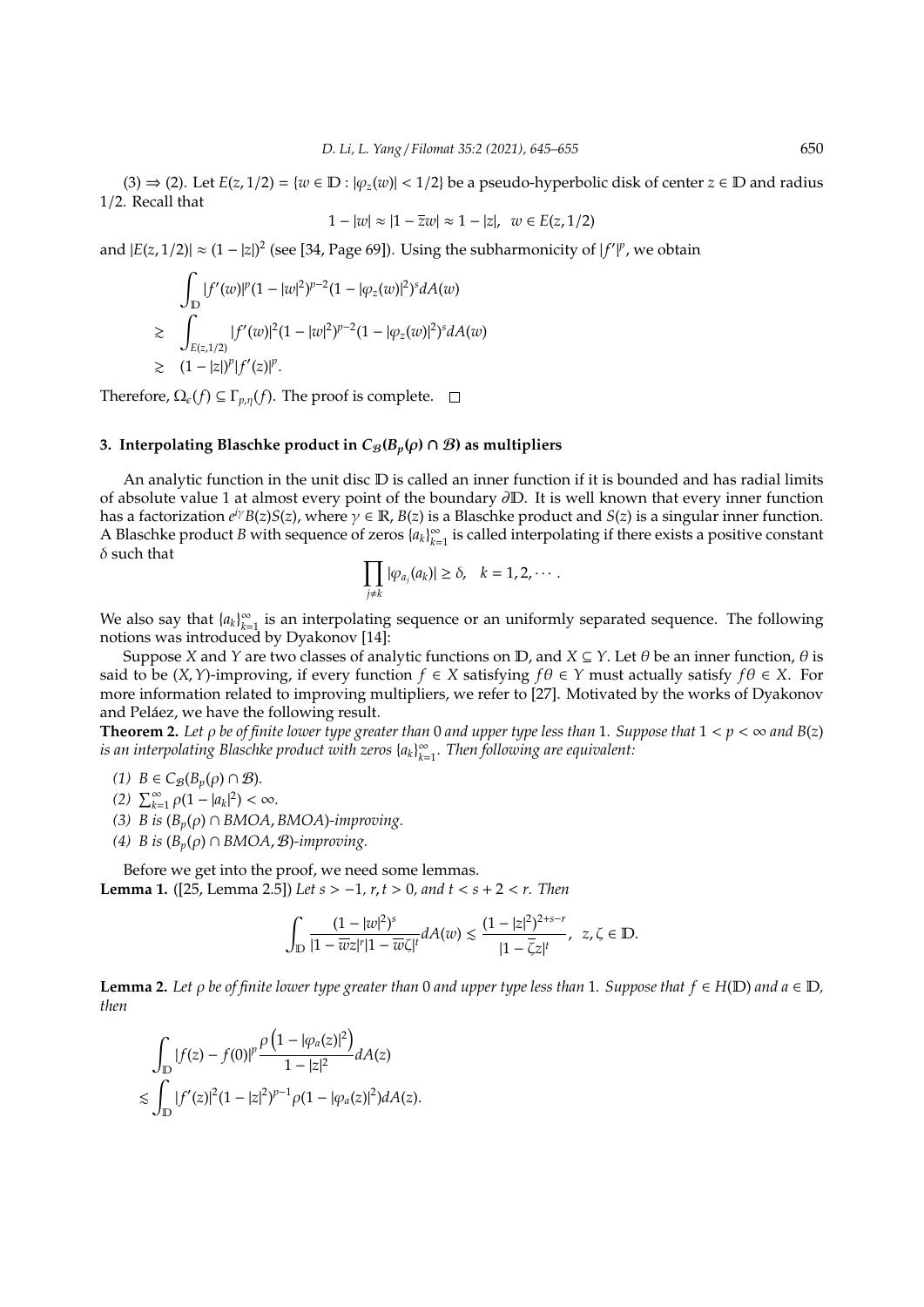*Proof.* Let  $\epsilon > 0$  be sufficiently small. From the proof of Lemma 2.1 of [9], we see that

$$
|f(z)-f(0)|^p\lesssim \left(\int_{\mathbb{D}}|f'(w)|^p\frac{(1-|w|^2)^{(1+\epsilon)p+\sigma-\epsilon}}{|1-\overline{w}z|^{2+\sigma}}dA(w)\right)(1-|z|^2)^{-\epsilon(p-1)},
$$

where  $\sigma - \epsilon > -1$ . Using Fubini's theorem, we have

$$
\int_{\mathbb{D}} |f(z) - f(0)|^{p} \frac{\rho(1 - |\varphi_{a}(z)|^{2})}{1 - |z|^{2}} dA(z)
$$
\n
$$
\lesssim \int_{\mathbb{D}} \left( \int_{\mathbb{D}} |f'(w)|^{p} \frac{(1 - |w|^{2})^{(1 + \epsilon)p + \sigma - \epsilon}}{|1 - \overline{w}z|^{2 + \sigma}} dA(w) \right) \frac{\rho(1 - |\varphi_{a}(z)|^{2})}{(1 - |z|^{2})^{1 + \epsilon(p - 1)}} dA(z)
$$
\n
$$
= \int_{\mathbb{D}} |f'(w)|^{p} (1 - |w|^{2})^{p + \sigma + \epsilon(p - 1)} \left( \int_{\mathbb{D}} \frac{\rho(1 - |\varphi_{a}(z)|^{2})}{(1 - |z|^{2})^{1 + \epsilon(p - 1)} |1 - \overline{w}z|^{2 + \sigma}} dA(z) \right) dA(w).
$$

Using conditions (A) and (B), combining (C) with Lemma 1, we deduce

$$
\int_{\mathbb{D}}\frac{\rho\left(1-|\varphi_{a}(z)|^{2}\right)}{(1-|z|^{2})^{1+\epsilon(p-1)}|1-\overline{w}z|^{2+\sigma}}dA(z)\\=\rho\left(1-|\varphi_{a}(w)|^{2}\right)\int_{\mathbb{D}}\frac{\frac{\rho(1-|\varphi_{a}(z)|^{2})}{(1-|z|^{2})^{1+\epsilon(p-1)}|1-\overline{w}z|^{2+\sigma}}dA(z)\\ \lesssim\rho\left(1-|\varphi_{a}(w)|^{2}\right)\int_{\mathbb{D}}\frac{\left(\frac{1-|\varphi_{a}(z)|^{2}}{1-|\varphi_{a}(w)|^{2}}\right)^{\gamma}+\left(\frac{1-|\varphi_{a}(z)|^{2}}{1-|\varphi_{a}(w)|^{2}}\right)^{\delta}}{ (1-|z|^{2})^{1+\epsilon(p-1)}|1-\overline{w}z|^{2+\sigma}}dA(z)\\ \lesssim\rho\left(1-|\varphi_{a}(w)|^{2}\right)(1-|w|^{2})^{-1-\sigma-\epsilon(p-1)},
$$

where  $\gamma + \epsilon (p - 1) < \delta + \epsilon (p - 1) < 1$ . Thus,

$$
\int_{\mathbb{D}} |f(z) - f(0)|^p \frac{\rho (1 - |\varphi_a(z)|^2)}{1 - |z|^2} dA(z)
$$
  

$$
\lesssim \int_{\mathbb{D}} |f'(w)|^2 (1 - |w|^2)^{p-1} \rho (1 - |\varphi_a(w)|^2) dA(w).
$$

The proof is complete.  $\square$ 

**Lemma 3.** ([23]) *Let*  $\{a_k\}_{k=1}^{\infty}$  $\sum_{k=1}^{\infty}$  be a sequence in D. Then the measure  $d\mu_{a_k} = \sum_{k=1}^{\infty} (1 - |a_k|^2) \delta_{a_k}$  is a Carleson measure, *i.e.*

$$
\sup_{w\in\mathbb{D}}\sum_{k=1}^{\infty}(1-|\varphi_w(a_k)|^2)<\infty,
$$

*if and only if*  $\{a_k\}_{k=1}^{\infty}$ *k*=1 *is a finite union of interpolating sequences.*

**Lemma 4.** *Let* ρ *be of finite lower type greater than* 0 *and upper type less than* 1*. Suppose that* 1 < *p* < ∞*, B*(*z*) *is an interpolating Blaschke product with zeros* {*ak*} ∞  $\sum_{k=1}^{\infty}$  *and*  $f \in B_p(\rho)$ *.* If  $\sum_{k=1}^{\infty} |f(a_k)|^p \rho(1 - |a_k|^2) < \infty$ *, then*  $fB \in B_p(\rho)$ *.*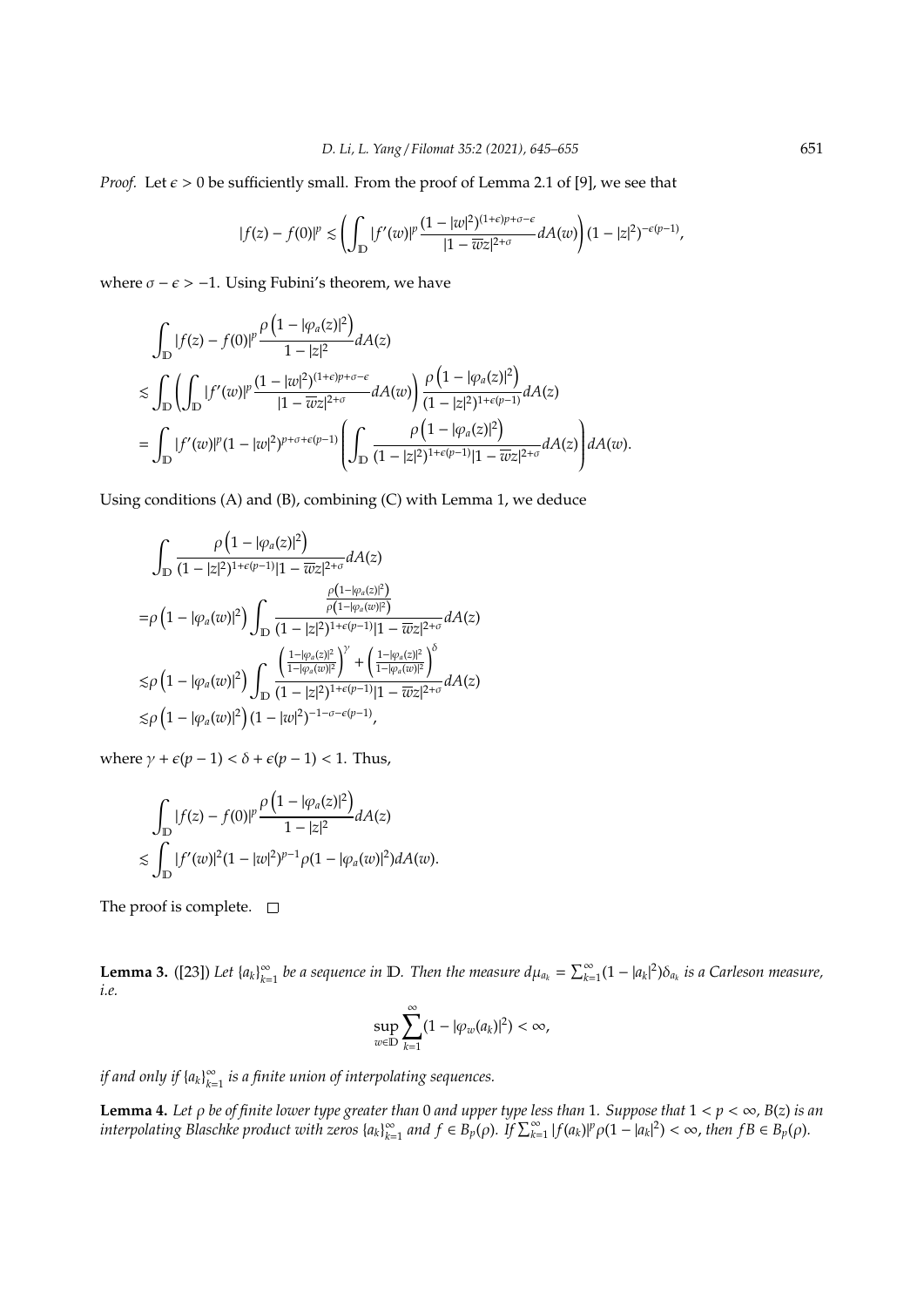*Proof.* Suppose that  $f \in B_p(\rho)$  and  $B(z)$  is an interpolating Blaschke product with zeros  $\{a_k\}_{k=1}^{\infty}$  $\sum_{k=1}^{\infty}$ . Since

$$
\begin{aligned} &\int_{\mathbb{D}} |(fB)'(z)|^{p} (1-|z|^{2})^{p-2} \rho(1-|z|^{2}) dA(z) \\ &\lesssim \int_{\mathbb{D}} |f'(z)|^{p} |B(z)|^{p} (1-|z|^{2})^{p-2} \rho(1-|z|^{2}) dA(z) + \int_{\mathbb{D}} |f(z)|^{p} |B'(z)|^{p} (1-|z|^{2})^{p-2} \rho(1-|z|^{2}) dA(z) \\ &\lesssim \int_{\mathbb{D}} |f'(z)|^{p} (1-|z|^{2})^{p-2} \rho(1-|z|^{2}) dA(z) + \int_{\mathbb{D}} |f(z)|^{p} |B'(z)|^{p} (1-|z|^{2})^{p-2} \rho(1-|z|^{2}) dA(z) \end{aligned}
$$

It is enough to prove

$$
\int_{\mathbb{D}}|f(z)|^p|B'(z)|^p(1-|z|^2)^{p-2}\rho(1-|z|^2)dA(z)<\infty.
$$

Notice the fact that

$$
(1-|z|^2)|B'(z)|\lesssim 1
$$

and

$$
|B'(z)| \leq \sum_{k=1}^{\infty} \frac{1-|a_k|^2}{|1-\overline{a_k}z|^2},
$$

we have

$$
\int_{\mathbb{D}} |f(z)|^p |B'(z)|^p (1 - |z|^2)^{p-2} \rho (1 - |z|^2) dA(z)
$$
\n
$$
\leq \int_{\mathbb{D}} |f(z)|^p |B'(z)| (1 - |z|^2)^{-1} \rho (1 - |z|^2) dA(z)
$$
\n
$$
\leq \sum_{k=1}^{\infty} (1 - |a_k|^2) \int_{\mathbb{D}} \frac{|f(a_k)|^p}{|1 - \overline{a_k} z|^2 (1 - |z|^2)} \rho (1 - |z|^2) dA(z)
$$
\n
$$
+ \sum_{k=1}^{\infty} (1 - |a_k|^2) \int_{\mathbb{D}} \frac{|f(z) - f(a_k)|^p}{|1 - \overline{a_k} z|^2 (1 - |z|^2)} \rho (1 - |z|^2) dA(z)
$$
\n
$$
= M + N.
$$

Since

$$
\int_{\mathbb{D}}\frac{\rho(1-|z|^2)}{|1-\overline{a_k}z|^2(1-|z|^2)}dA(z)\lesssim \frac{\rho(1-|a_k|^2)}{(1-|a_k|^2)},
$$

we deduce that

$$
M =: \sum_{k=1}^{\infty} (1 - |a_k|^2) \int_{\mathbb{D}} \frac{|f(a_k)|^p}{|1 - \overline{a_k}z|^2(1 - |z|^2)} \rho(1 - |z|^2) dA(z)
$$
  

$$
\leq \sum_{k=1}^{\infty} |f(a_k)|^p \rho(1 - |a_k|^2) < \infty.
$$

Making the change of variables  $z = \varphi_{a_k}(w)$ , we obtain

$$
N =: \sum_{k=1}^{\infty} (1 - |a_k|^2) \int_{\mathbb{D}} \frac{|f(z) - f(a_k)|^p}{|1 - \overline{a_k}z|^2 (1 - |z|^2)} \rho(1 - |z|^2) dA(z)
$$
  
= 
$$
\sum_{k=1}^{\infty} \int_{\mathbb{D}} |f \circ \varphi_{a_k}(w) - f \circ \varphi_{a_k}(0)|^p \frac{\rho(1 - |\varphi_{a_k}(w)|^2)}{(1 - |w|^2)} dA(w).
$$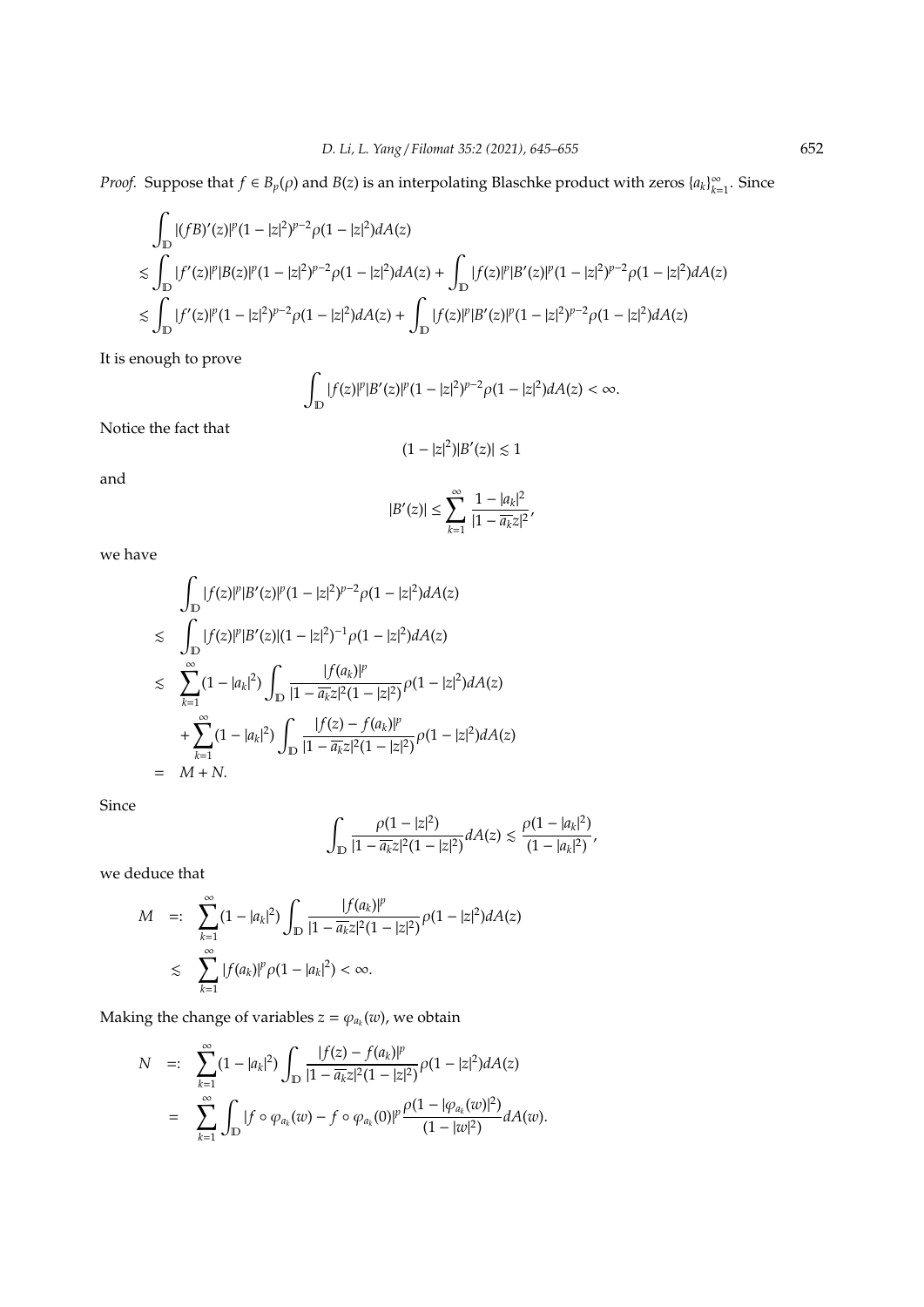Using Fubini's theorem and Lemma 2, we have

$$
N = \sum_{k=1}^{\infty} \int_{\mathbb{D}} |f \circ \varphi_{a_k}(w) - f \circ \varphi_{a_k}(0)|^p \frac{\rho(1 - |\varphi_{a_k}(w)|^2)}{(1 - |w|^2)} dA(w)
$$
  

$$
\leq \sum_{k=1}^{\infty} \int_{\mathbb{D}} |(f \circ \varphi_{a_k})'(w)|^p \rho(1 - |\varphi_{a_k}(w)|^2)(1 - |w|^2)^{p-1} dA(w)
$$
  

$$
\approx \sum_{k=1}^{\infty} \int_{\mathbb{D}} |f'(w)|^p (1 - |w|^2)^{p-2} \rho(1 - |w|^2)(1 - |\varphi_{a_k}(w)|^2) dA(w).
$$

Since  $\{a_k\}_{k=1}^{\infty}$  $\sum_{k=1}^{\infty}$  is an interpolating sequences, using Lemma 3, we have  $N \lesssim \|f\|_E^p$  $B_{p}(\rho)$ , that is,

$$
\int_{\mathbb{D}} |f(z)|^p |B'(z)|^p (1 - |z|^2)^{p-2} \rho (1 - |z|^2) dA(z)
$$
  

$$
\lesssim \sum_{k=1}^{\infty} |f(a_k)|^p \rho (1 - |a_k|^2) + ||f||_{B_p(\rho)}^p.
$$

The proof is complete.  $\square$ 

We also need the following lemma.

**Lemma 5.** ([13, Theorem 1]) *If f* ∈ *BMOA and* θ *is an inner function, then the following conditions are equivalent:*

 $(1)$   $fθ ∈ BMOA;$ 

- (2)  $\sup_{z \in \mathbb{D}} |f(z)|^2 (1 |\theta(z)|^2) < \infty;$
- *(3)*  $\sup_{z \in \Omega(\theta, \epsilon)} |f(z)| < \infty$ , for every  $\epsilon$ ,  $0 < \epsilon < 1$ ;
- *(4)*  $\sup_{z \in \Omega(\theta, \epsilon)} |f(z)| < \infty$ , for some  $\epsilon$ ,  $0 < \epsilon < 1$ .

# **Proof of Theorem 2.**

*Proof.* (1)  $\Rightarrow$  (2). Let *B* be an interpolating Blaschke product with zeros  $\{a_k\}_{k=1}^{\infty}$  $\sum_{k=1}^{\infty}$  and  $B \in C_{\mathcal{B}}(\mathcal{B} \cap B_{p}(\rho)).$  From [18, Page 681], we know that there exist a  $\delta > 0$ , such that

$$
(1-|z|^2)|B'(z)|\geq \frac{\delta(1-\delta)}{8},\ z\in E(a_k,\frac{\delta}{4}).
$$

Thus,

$$
\bigcup_{k=1}^{\infty} E(a_k,\frac{\delta}{4}) \subseteq \left\{z \in \mathbb{D}: (1-|z|^2)|B'(z)| \geq \frac{\delta(1-\delta)}{8}\right\}.
$$

Since  $\left\{E(a_k, \frac{\delta}{4})\right\}_{k=1}^{\infty}$  $_{k=1}$  are pairwise disjoint, using the fact that

$$
|E(a_k, \frac{\delta}{4})| \approx (1-|z|^2)^2, \quad z \in E(a_k, \frac{\delta}{4}),
$$

we obtain

$$
\begin{split} \sum_{k=1}^{\infty}\rho\left(1-|a_k|^2\right) &\lesssim \sum_{k=1}^{\infty}\int_{E(a_k\frac{\delta}{4})}\frac{\rho\left(1-|z|^2\right)}{(1-|z|^2)^2}dA(z)\\ &\lesssim \int_{\left\{z\in \mathbb{D}:\left(1-|z|^2\right)|B'(z)|\ge \frac{\delta(1-\delta)}{8}\right\}}\frac{\rho\left(1-|z|^2\right)}{(1-|z|^2)^2}dA(z) < \infty. \end{split}
$$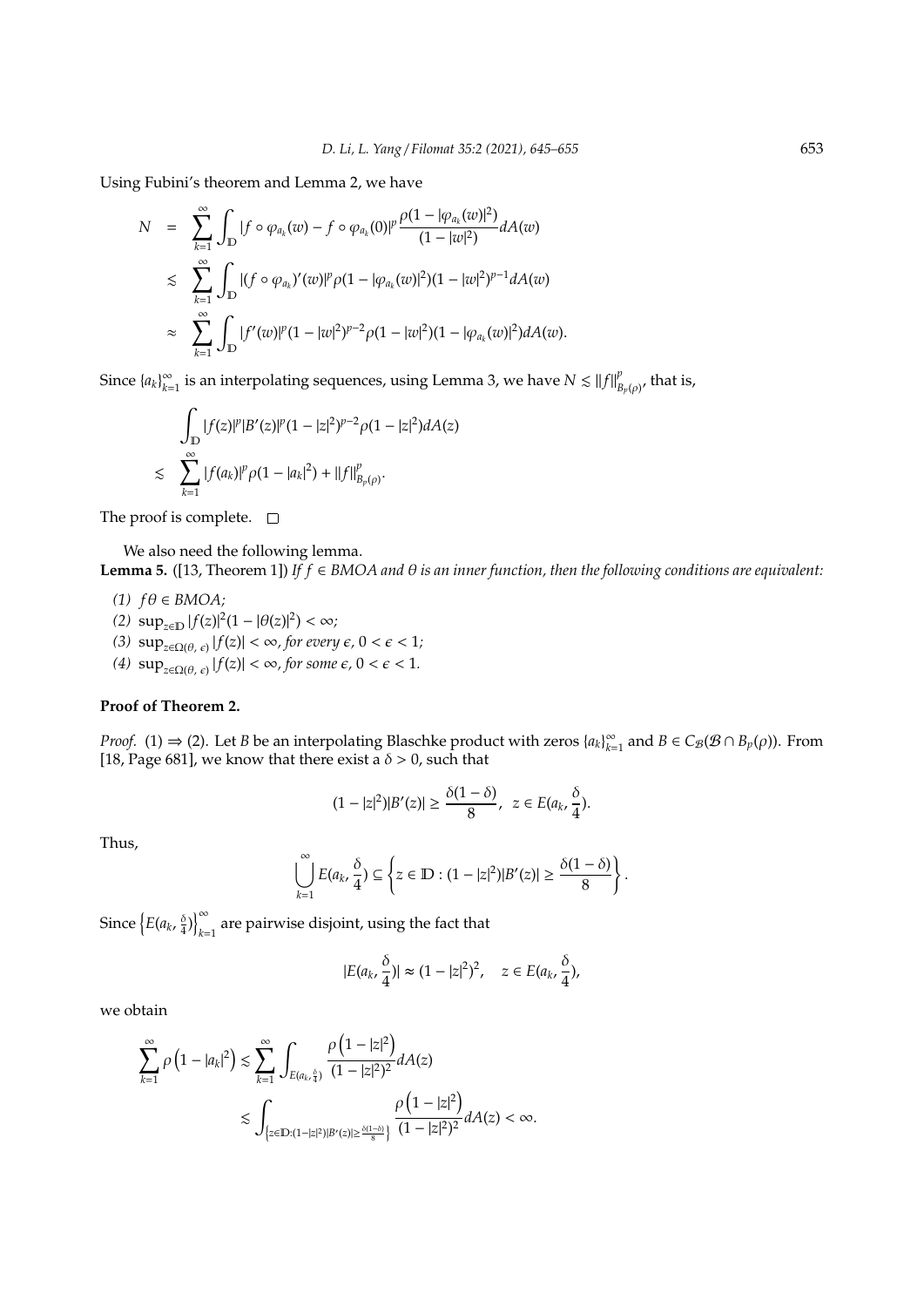(2) ⇒ (3). Suppose that  $f \in B_n(\rho) \cap BMOA$  and  $fB \in BMOA$ . We only need to prove that  $fB \in B_n(\rho)$ . Using Lemma 5, we obtain

$$
\sum_{k=1}^{\infty} |f(a_k)|^p \rho(1-|a_k|^2) \leq \sup_{a_k} |f(a_k)|^p \sum_{k=1}^{\infty} \rho(1-|a_k|^2) < \infty.
$$

By Lemma 4, we have  $fB \in B_p(\rho)$ .

(3)  $\Rightarrow$  (4). Let *f* ∈ *B<sub>p</sub>*( $\rho$ ) ∩ *BMOA* ⊆ *BMOA* and *fB* ∈ *B*. From [27, Corollary 1], we see that every interpolating Blaschke product *B* is  $(BMOA, B)$ -improving. Hence, we have  $fB \in BMOA$ . Notice that *B* is (*Bp*(ρ)∩*BMOA*, *BMOA*)-improving, we have *f B* ∈ *Bp*(ρ)∩*BMOA*. Thus, *B* is (*Bp*(ρ)∩*BMOA*, B)-improving.

(4) ⇒ (1). Suppose that *B* is (*Bp*(ρ)∩*BMOA*, B)-improving. Note that 1 ∈ *Bp*(ρ)∩*BMOA* and *B* ∈ *H*<sup>∞</sup> ⊆ B. Thus, *B* ∈ *B*<sub>*p*</sub>( $\rho$ ) ∩ *BMOA* ⊆ *B*<sub>*p*</sub>( $\rho$ ) ∩ *B* ⊆ *C<sub><i>B*</sub>( $B$ <sub>*p*</sub>( $\rho$ ) ∩ *B*). The proof is complete. □

**Acknowledgement.** The authors thank the referee for his (or her) helpful comments and suggestions that led to the improvement of this paper.

#### **References**

- [1] A. Aleman, Hilbert spaces of analytic functions between the Hardy and the Dirichlet spaces, Proc. Amer. Math. Soc 115(1992), 97-104.
- [2] J. Anderson, J. Clunie and Ch. Pommerenke, On Bloch functions and normal functions, J. Reine Angew. Math. 270(1974), 12–37. [3] J. Anderson, Bloch functions: the basic theory. In: Operators and function theory (Lancaster, 1984), NATO Adv. Sci. Inst. Ser. C Math. Phys. Sci. 153, Reidel, Dordrecht, 1985, 1-17.
- [4] N. Arcozzi, R. Rochberg and E. Sawyer, Carleson measures for analytic Besov spaces, Rev. Mat. Iberoamericana. 18(2002), 443-510.
- [5] N. Arcozzi, D. Blasi and J. Pau, Interpolating sequences on analytic Besov type spaces, Indiana Univ. Math. J. 58(2009), 1281-1318.
- [6] G. Bao and N. Göğüs, On the closures of Dirichlet type spaces in the Bloch space, Complex Anal. Oper. Theory. 13(2019), 45-59.
- [7] D. Békollé, Inégalité à poids pour le projecteur de Bergman dans la boule unité de C<sup>n</sup>, Studia Math. 71(1982), 305-323.
- [8] D. Békollé and A. Bonami, Inégalité à poids pour le noyau de Bergman, C. R. Acad. Sci. Paris Sér. A-B 286(1978), A775-A778.
- [9] D. Blasi and J. Pau, A charaterization of Besov type spaces and applications on Hankel type operators, Michigan Math. J. 56 (2008), 401-417.
- [10] B. Böe, A norm on the holomorphic Besov space, Proc. Amer. Math. Soc. 131(2003), 235-241.
- [11] P. Duren, Theory of *H<sup>p</sup>* Spaces, Academic Press, New York, 1970.
- [12] K. Dyakonov, Besov spaces and outer functions, Michigan Math. J. 45(1998), 143-157.
- [13] K. Dyakonov, Division and multiplication by inner functions and embedding theorems for star-invariant subspaces, Amer. J. Math. 115(1993), 881-902.
- [14] K. Dyakonov, Self-improving behaviour of inner functions as multipliers, J. Funct. Anal. 240(2006), 429-444.
- [15] P. Galanopoulos and D. Girela, The closure of Dirichlet spaces in the Bloch space, Ann. Acad. Sci. Fenn. Math. 44 (2019), 91-101. [16] P. Galanopoulos, N. Monreal Galán and J. Pau, Closure of Hardy spaces in the Bloch space. J. Math. Anal. Appl. 429 (2015), 1214-1221.
- [17] J. Garnett, Bounded Analytic Functions, Academic Press, New York, 1981.
- [18] D. Girela, J. A. Peláez and D. Vukotić, Integrability of the derivative of a Blaschke product, Proc. Edinb. Math. Soc. 50(2007), 673-687.
- [19] D. Girela, Analytic functions of bounded mean oscillation, in Complex functions spaces, (R. Aulaskari, editor), Univ. Joensuu Dept. Math. Report Series No. 4 (2001), 61-171.
- [20] S. Janson, Generalizations of Lipschitz spaces and an application to Hardy spaces and bounded mean oscillation, Duke Math. J. 47(1980), 959–982.
- [21] R. Kerman and E. Sawyer, Carleson measures and multipliers of Dirichlet-type spaces, Trans. Amer. Math. Soc. 309(1988), 87-98.
- [22] Z. Lou and W. Chen, Distances from Bloch functions to *QK*-type spaces, Integr. Equ. Oper. Theory. 67(2010), 171-181.
- [23] G. McDonald and C. Sundberg, Toeplitz operators on the disc, Indiana Univ. J. Math. 28(1979) 595-611.
- [24] N. Monreal Galan and A. Nicolau, The closure of the Hardy space in the Bloch norm, Algebra i Analiz 22(2010), 75-81, translation ´ in St. Petersburg Math. J. 22(2011), 55–59.
- [25] J.M. Ortega, J. Fabrega, Pointwise multipliers and Corona type decomposition in BMOA, Ann. Inst. Fourier (Grenoble) 46(1996), 111-137.
- [26] J. Pau and J. Peláez, On the zeros of functions in Dirichlet-type spaces, Trans. Amer. Math. Soc. 363(2011), 1981-2002.
- [27] J. Peláez, Inner functions as improving multipliers, J. Funct. Anal. 255(2008), 1403-1418.
- [28] R. Qian and S. Li, Composition operators and closures of Dirichlet type spaces *D*<sup>α</sup> in the logarithmic Bloch space. Indag. Math. 29(2018), 1432-1440.
- [29] R. Qian and S. Li, Composition operators and closures of Dirichlet type spaces *D*<sup>µ</sup> in Bloch type spaces. Anal. Math. 45(2019), 121-132.
- [30] R. Rochberg and Z. Wu, A new characterization of Dirichlet type spaces and applications, Illinois J. Math. 37(1993), 101-122.
- [31] D. Stegenga, Multipliers of the Dirichlet space, Illinois J. Math. 24(1980), 113-139.